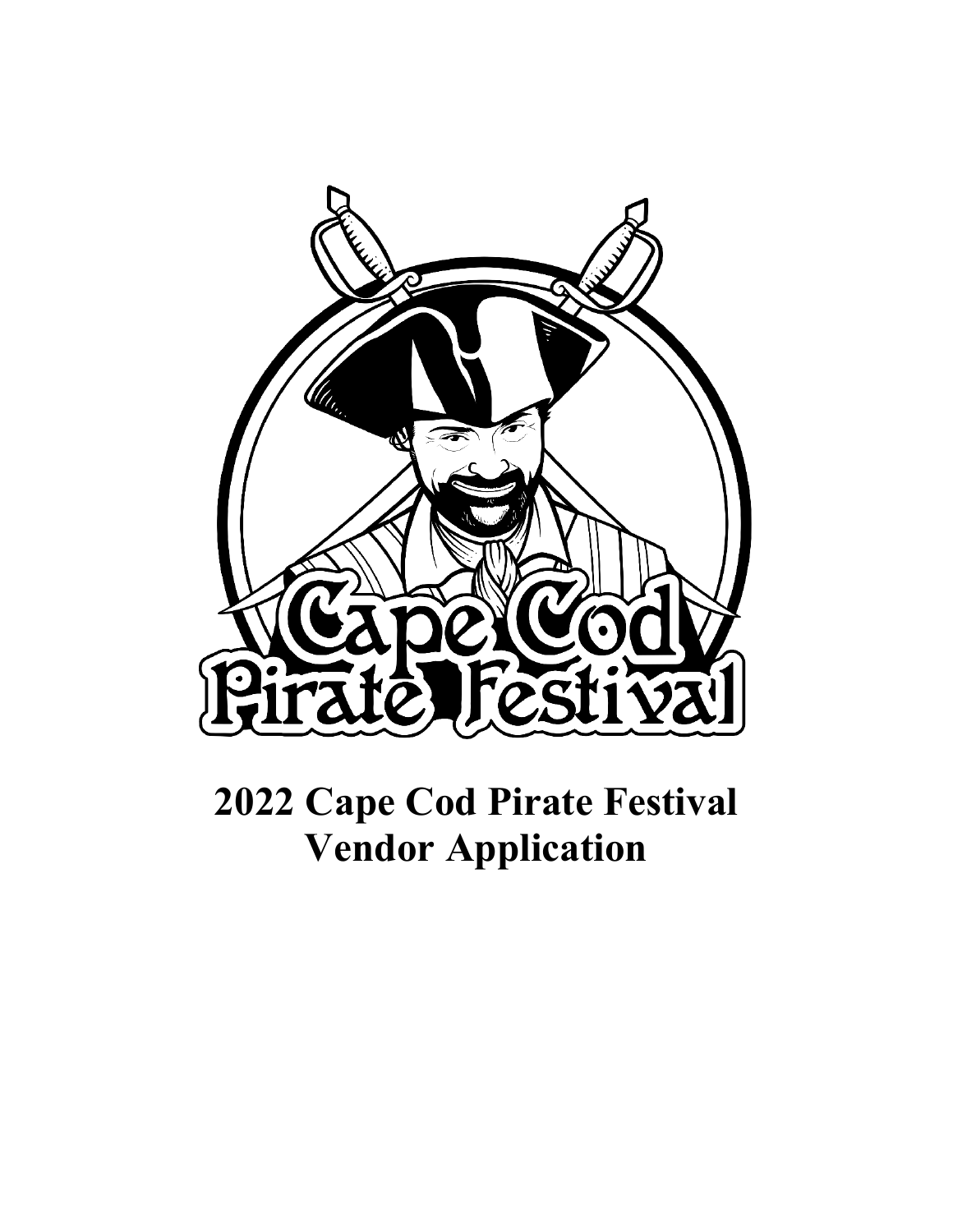## **Table of Contents**

| <b>Description:</b> | Page: |
|---------------------|-------|
|                     |       |
|                     |       |
|                     |       |
|                     |       |
|                     |       |
|                     |       |
|                     |       |
|                     |       |

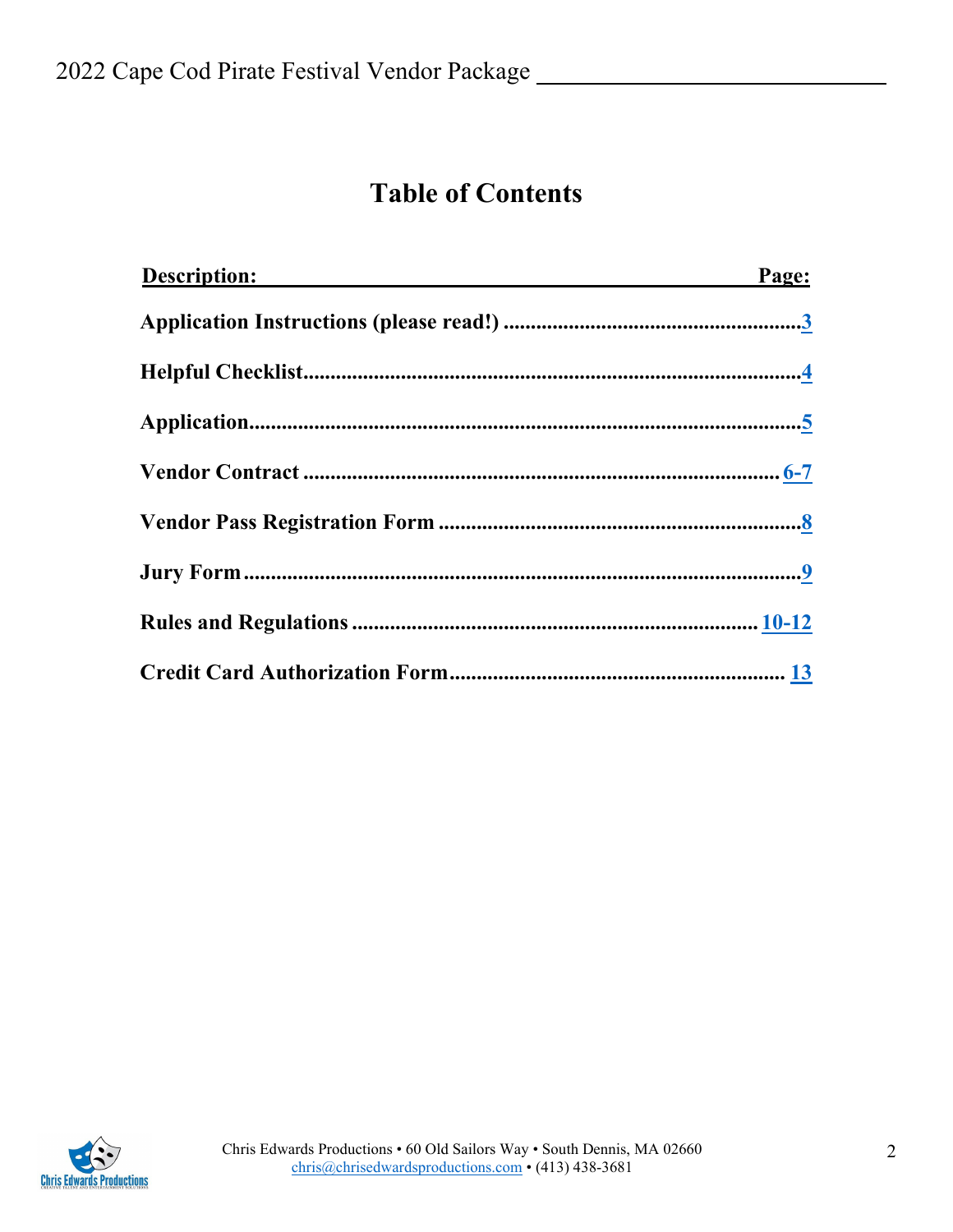## **APPLICATION INSTRUCTIONS**

<span id="page-2-0"></span>**Step 1:** You will need to gather all of your booth information, names and dates of birth for workers, insurance information, photographs, etc.

**Step 2**: Fill out all of the necessary pages of the Application Package as explained on the next page. You will be responsible for: 1) Application, 2) Contract, 3) Vendor Pass Registration, 4) Camping form, if applicable, 5) Jury form (with photos), and 6) Insurance Certificate.

**Step3**: How do I submit my paperwork?

#### **SUBMITTING YOUR PAPERWORK:**

Please make sure that if you do not complete this form online that you send a downloadable copy of this Application Package in its entirety to: Vendor@CapeCodPirateFest.com. In the title of the Email message, type. "2022 Vendor Application—'Booth Name'"

Once you submit your application, you are responsible for submitting your payment of booth fees and/or camping fees separately through our online portal or by sending a check in U.S. mail prior to the check deadline.

If for some reason you are unable to submit your application online or by email your, you may mail it to us along with your payment to:

Cape Cod Pirate Festival c/o Chris Edwards Productions 60 Old Sailors Way South Dennis, MA 02660

Please note: applications received via Portal or Email will be processed much quicker than applications received by mail.

**RESESRVING YOUR SPACE:** Booth spaces will only be reserved once you have submitted your paperwork and paid in full. Application does not automatically guarantee acceptance.

**IMPORTANT:** 1) Vendor Pass Registrations are REQUIRED IN advance with dates of birth completed. Please submit this with your application, 2) Security Deposits are REQUIRED by every vendor each year unless Rolled Over and will be refunded upon request at the conclusion of the Festival via U.S. mail in the form of a check, 3) If there is a balance for booth fees OR camping at the time of check-in, no one will be issues an I.D. Pass, allowed to camp or set-up.

If you have any questions regarding the forms or contents of this Application, feel free to contact our Vendor Coordinator at [Vendor@CapeCodPirateFest.com.](mailto:Vendor@CapeCodPirateFest.com)

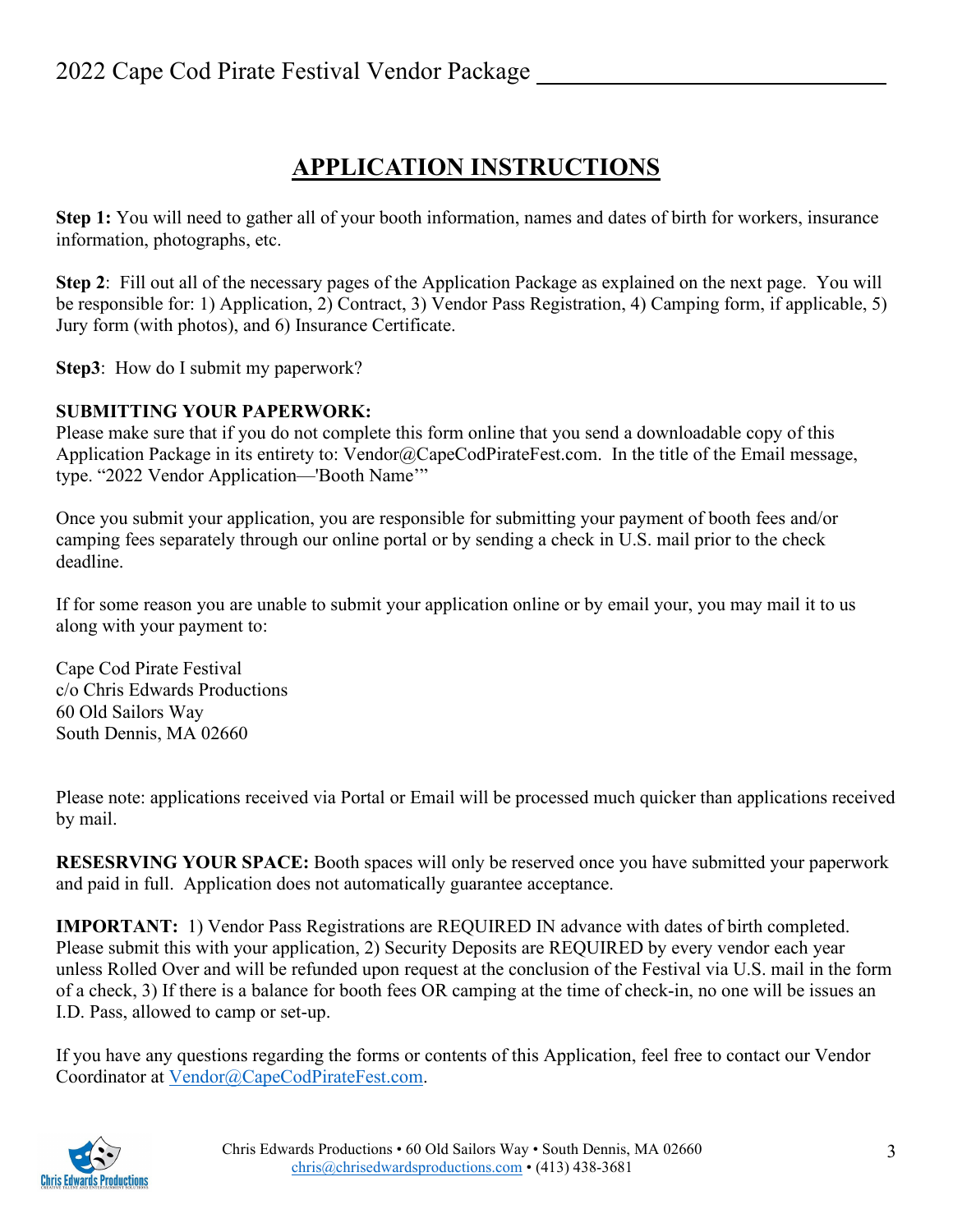#### **HELPFUL CHECKLIST**

<span id="page-3-0"></span>To ensure that you have all of the required materials submitted, we have provided you with this Checklist! This is what our Office staff will use when checking in vendors! Please make sure you have completed and attached all of the required forms listed below.

If you have any questions concerning this Application package, please call:

□ Payment for Booth Fees: Paying by Check: Please make check payable to Chris Edwards Productions

(Note: NO checks accepted after May 15<sup>th</sup>—Cash or Credit Card only!)

- $\Box$  Application (IMPORTANT: Exact booth dimensions & Tie down, location preferences and electrical needs!)
- □ Contract aka "Agreement"
- $\Box$  Vendor Pass registration Form for Booth Employee ID (Required by ALL vendors)
- Employee breakdown Sheet
- $\Box$  Jury Form
- $\Box$  Photographs of work AND booth (updated yearly unless noted otherwise)
- $\Box$  Camping Form if staying on site (required by anyone requesting a camping space)
- $\Box$  Certificate of Insurance of \$1,000,000 comprehensive general liability insurance naming Chris Edwards Productions and the Town of Yarmouth as additional insureds. ALL must be Certificate Holders as well with their corresponding address.
- $\square$  Business Certificate

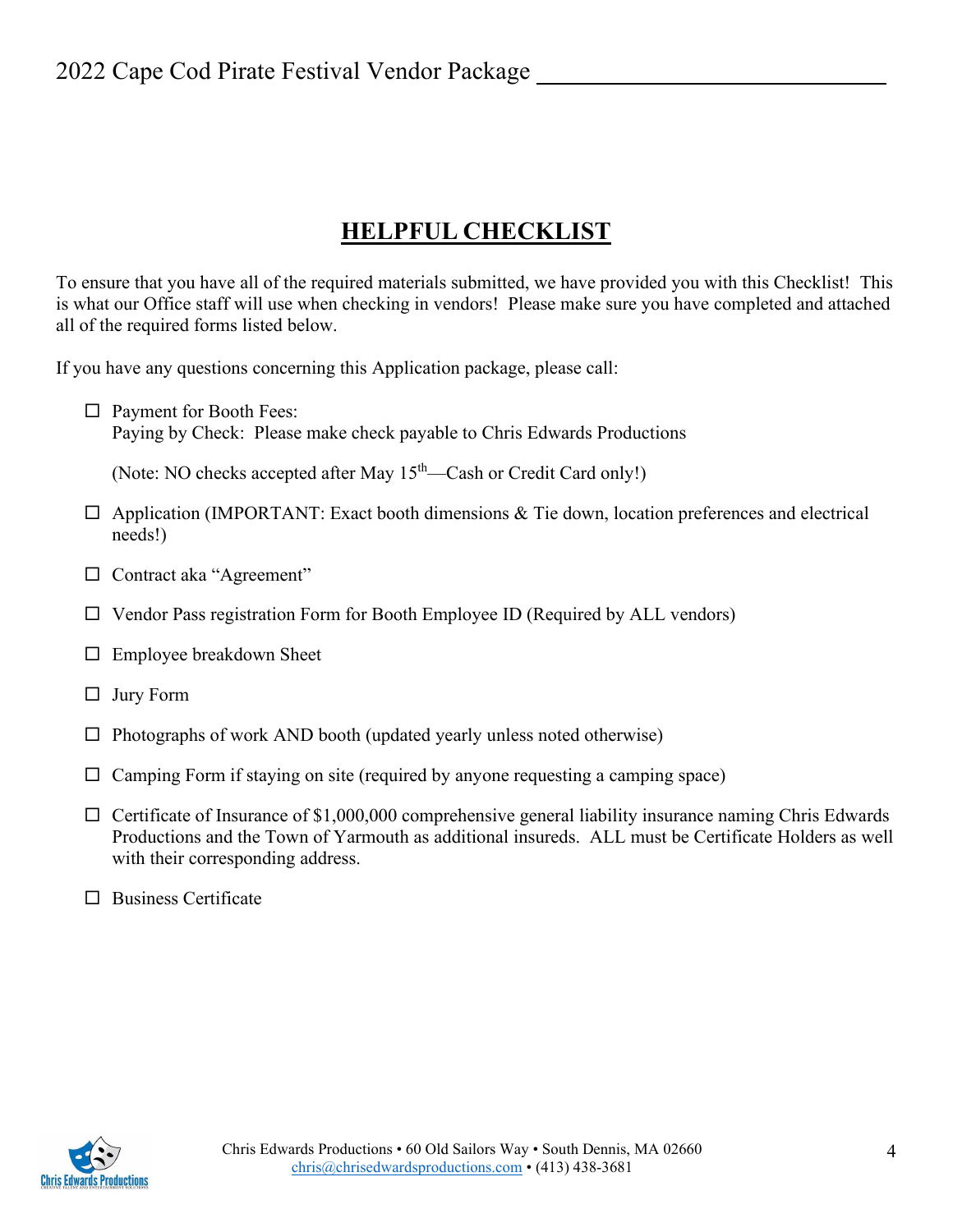#### **Vendor Application**

<span id="page-4-0"></span>

| Full name                                                                                                                                                                                                                                       | <b>Business Name</b>               |  |
|-------------------------------------------------------------------------------------------------------------------------------------------------------------------------------------------------------------------------------------------------|------------------------------------|--|
| Address                                                                                                                                                                                                                                         | City, State, Zip Code              |  |
| <b>Contact Telephone Number</b>                                                                                                                                                                                                                 | Alternate Contact Telephone Number |  |
| E-Mail Address                                                                                                                                                                                                                                  | <b>Business Website</b>            |  |
| Please list the service or products that you will be offering. Enclose photographs of your work and a photo<br>of your booth with your work displayed. Note: All booths must be Pirate/Renaissance themed. Also note<br>space preferences here. |                                    |  |
|                                                                                                                                                                                                                                                 |                                    |  |
|                                                                                                                                                                                                                                                 |                                    |  |
| <b>Vendor Fees</b><br>ENTER YOUR EXACT BOOTH SIZE (Note Including Side Ropes):<br>If your booth space requires side Ropes, please state how many Additional feet here: ______________                                                           |                                    |  |
| Standard Booth Space (Up to 15' x 15') Full Price<br><b>Additional Frontage</b>                                                                                                                                                                 | \$250.00<br>$$1.25$ /sq. ft.       |  |
| Cart Fee (Up to 4' x 8') Full Price                                                                                                                                                                                                             | \$150.00                           |  |
|                                                                                                                                                                                                                                                 | \$50                               |  |
| Clean-up fee (Mandatory) Refundable                                                                                                                                                                                                             | <b>Total Due:</b>                  |  |
|                                                                                                                                                                                                                                                 | <b>Total Enclosed:</b><br>Balance: |  |

**DEADLINE:** Booth payment must be paid in full no later than 30 days prior to the opening day of the Festival. After the deadline, no personal or company checks will be accepted, Cash or credit card payment only. \*No Festival ID's Parking passes, or booth set-up will be allowed until payment is received. Checks need to be made payable to:

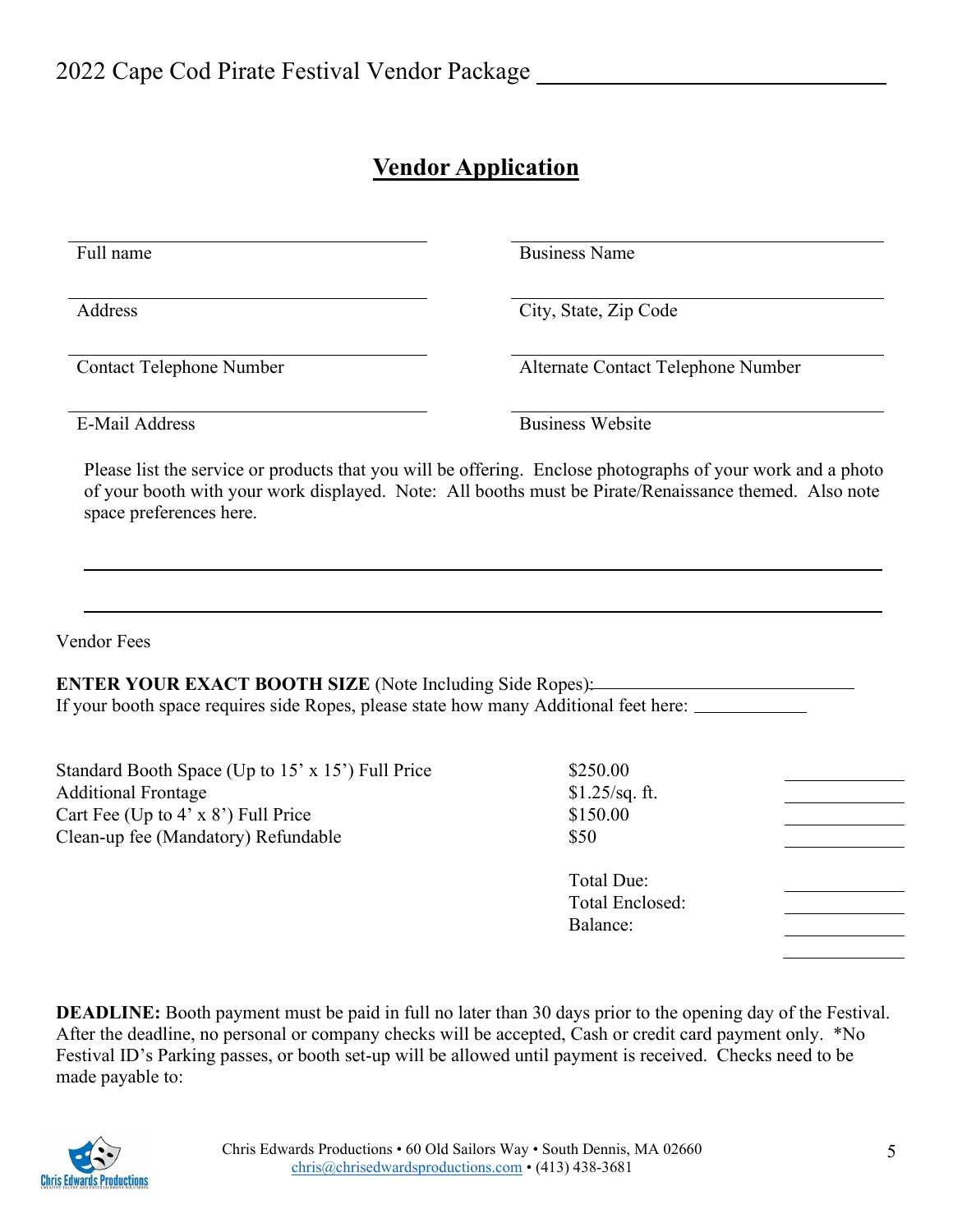## **Vendor Contract**

<span id="page-5-0"></span>This Crafter/Vendor Agreement (Hereinafter referred to as the "Agreement") is by and between Chris Edwards Productions LLC on behalf of the Cape Cod Pirate Festival a Massachusetts organization (hereinafter referred to as the "Company") and \_\_\_\_\_\_\_\_\_\_\_\_\_\_\_\_\_\_\_\_\_\_\_\_\_\_\_\_\_\_\_\_\_\_\_\_\_, (Hereinafter referred to as the "Vendor") in consideration of the mutual covenants contained herein, and for good and valuable consideration, the parties hereto agree as follows:

- 1. The Festival: The Company will organize and conduct the Cape Cod Pirate Festival by securing the commitments of various artists, entertainers, game and activity concessionaries, as well as food and craft purveyors to attend and present I work, talent, game activity and other products to the public.
- 2. Dates and Times: The Company agrees to rent a space as designated above to be used for selling the vendor's product(s) and/or service(s) on the following dates: June 4, 5, 11, and 12, 2022, from 10:30am-6:30pm. The Vendor MUST be open and ready for business during all show days from open to close.
- 3. Recordings and Photos: The Vendor hereby waives all rights to photographs, audio and video recordings, and illustrations made in conjunction with the Festival and used for any purpose to include educational and promotional purposes, presently or in the future.
- 4. Compensation: The Vendor hereby agrees to pay the Company the above fees for participation in the Festival. Full price booth Fee, up to 15'x 15' is \$250 plus \$50 refundable Clean-up Deposit; Full price cart fee, up to 4' x 8' is \$150 Plus \$50 refundable Clean-up Deposit.
- 5. Rules and Regulations: The Vendor and each individual member or employee thereof, agrees to abide by the Rules and Regulations including but not limited to, parking, pets, ID passes, etc. as published and stated by The Company, and acknowledges that a violation thereof may void this contract and may result in a forfeiture of any and all fees paid. The Vendor acknowledges that all booths must have Pirate/Renaissance style I and signage to be approved at The Company's discretion. There can be nothing modern visible to the patrons during The Festival. All modern features must be masked and hidden. Each signed booth will have a maximum frontage of 12 feet. Vendor will be charged per frontage foot over 12 feet at \$1.25 per foot additional. Carts are a maximum of 4 feet by 8 feet.
- 6. Disclaimer: In consideration of The Vendor contacting as an independent contractor, he/she hereby waives any and all rights of action for accidents or injuries, or damages to property, which may occur while at The Festival and agrees that neither The Company nor its owners, officers, agents or employees shall be liable to the undersigned, or those claiming through the undersigned, and shall indemnify The Company and hold it harmless from any and all claims or damage arising out of any injury, death, or property damage in connection with the undersigned's participation at the Cape Cod Pirate Festival.
- 7. Insurance: The Vendor shall furnish Company proof, by means of a Certificate of Insurance, of \$1,000,000 comprehensive general liability insurance naming Chris Edwards Productions LLC at 60 Old Sailors Way, South Dennis MA 02660 and the Town of Yarmouth at 1146 MA-28, South Yarmouth, MA 02664 as additional insured. All entities MUST be listed as Certificate Holders with their corresponding addresses.
	- The Vendor shall obtain all insurance policies from companies that are licensed by and authorized to do business in the State of Massachusetts.
	- The insurance policies shall contain thirty (30) day cancellation clause requiring written notice thereof to The Company.

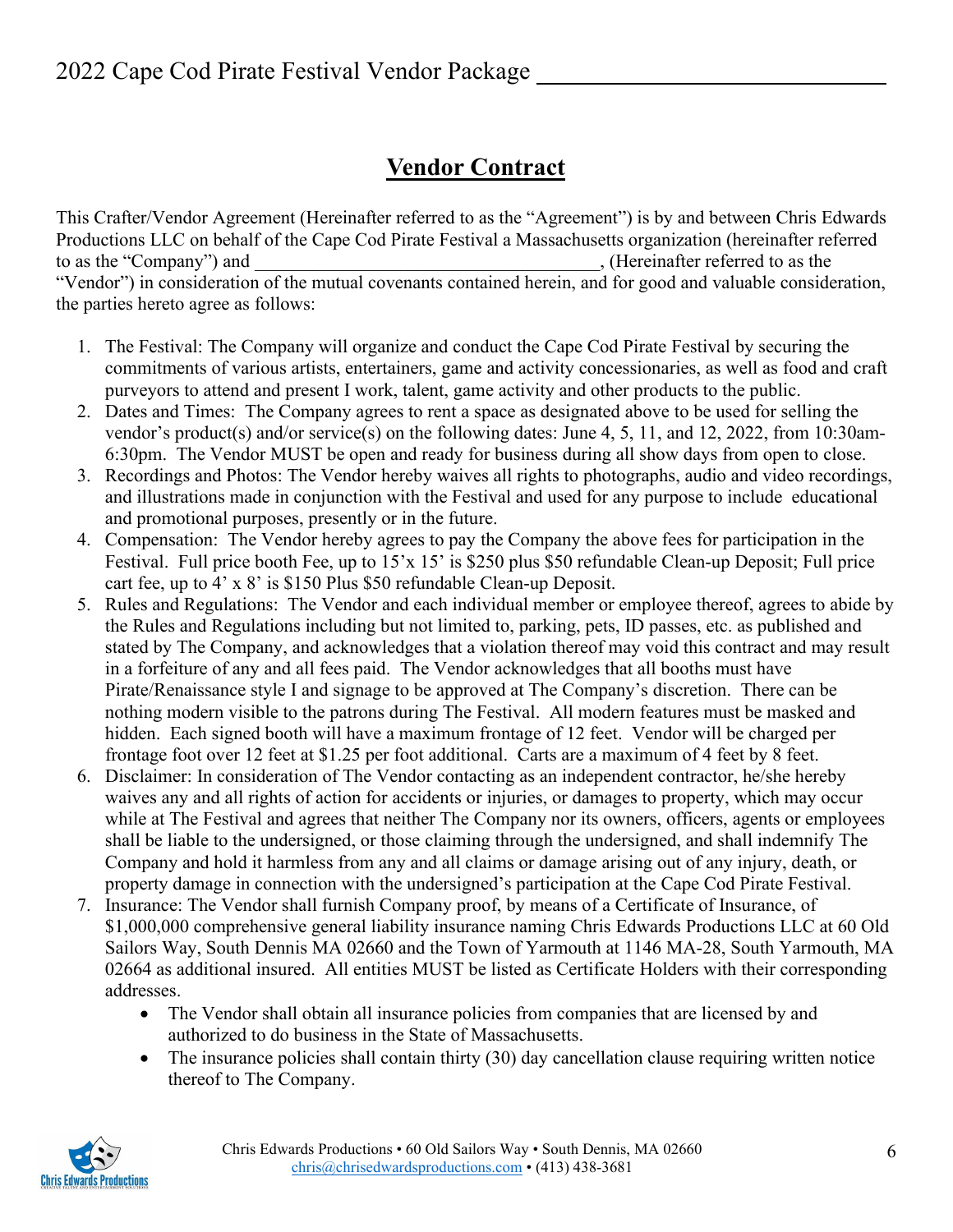- The Vendor shall present a copy of all such insurance policies to The Company, no later than May 1, 2022.
- The Vendor understands that he/she/they will not be allowed on-site or to set up without proper proof of insurance on file with the office. (Please see attached insurance regulation!)
- 8. Independent Contractor Status: The Vendor, as an independent contractor, agrees to make all reports and returns for and to pay and arrange for payment of all Social Security and withholding obligations by and for the act and member thereof, due to the United States Federal Government and any State or Municipal Government.
- 9. Personnel: The Vendor understands that in order for anyone to be issued a Festival ID and/or Parking Pass, a Crafter ID Form must be properly completed, signed and submitted to the Festival office. This form is due no later than by May 15, 2022. No Festival ID or Parking Pass will be issued to anyone not listed on this form; it is The Vendor's responsibility to submit the appropriate names and information of all booth employees and submit an updated form to The Festival office should the information change.

I have read and fully understand the Agreement to be binding upon me and my business. I understand that no oral agreements or other representation shall be binding on The Company absent written agreement. I understand that I may not assign my rights or obligations under the Agreement without the prior written consent to The Company. This Agreement shall be construed and governed in accordance with the laws of the State of Massachusetts and Barnstable County, and agree to submit to jurisdiction in the Commonwealth of Massachusetts regarding same.

\*Acceptance is not guaranteed and dependent upon review by The Company. Until said Acceptance, this contract is not binding\*

Name Business Name Business Name

Signature Date

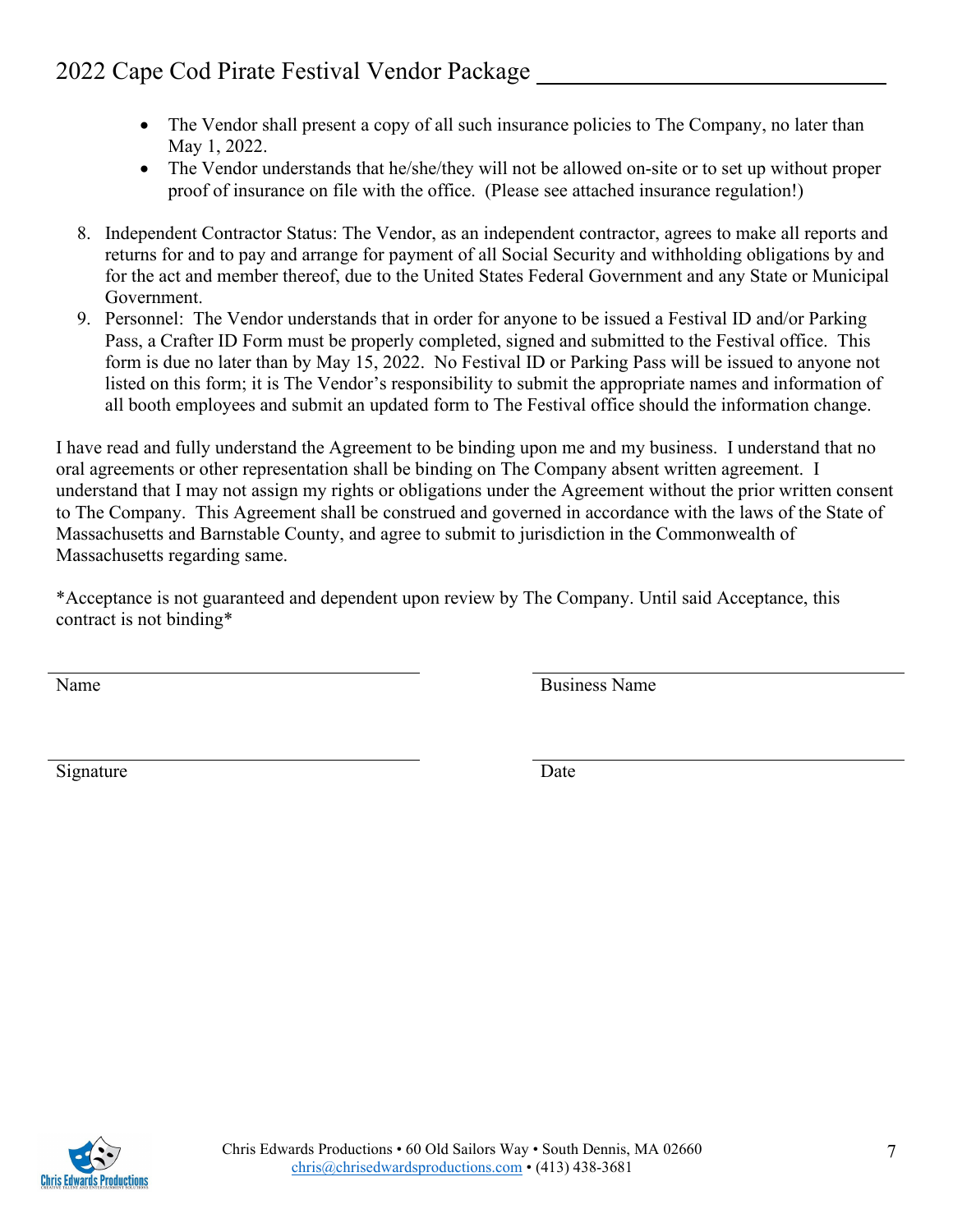#### **Vendor Pass Registration**

<span id="page-7-0"></span>Dear Crafter: You are required to complete this form with the information of all employees that will be working for you during The Festival. If an employee's name and information is not listed on this sheet, that employee will not be issued an ID Pass or a Parking Pass.

NOTICE: You MUST bring your State-Issued Driver's License or ID to get a Festival Pass!!

Instruction: Please complete the form below for each individual that will need an ID Pass, including managers and booth owners. If you need additional space, please hand-write the information below or attach the list to this sheet..

If you need to make corrections, add or remove names, please submit the corrected form to Administration. It is YOUR responsibility to make sure the correct information is submitted to Administration. Only this form will be accepted; please do not submit emails or letters without this form. \*If an employee is no longer working for you, it is YOUR responsibility to return his/her/their ID pass to Administration upon removal!! If retrieving the Pass is not possible, you MUST notify Administration of the name of the exemployee immediately\*

Booth Name:

| Participants Full Name | Date of Birth | Working 1 or 2<br>Weekends? |
|------------------------|---------------|-----------------------------|
|                        |               |                             |
|                        |               |                             |
|                        |               |                             |

By signing below, I acknowledge that the individuals above are employed by me. They have all read and agreed to abide by all Festival Rules and Regulations. If further acknowledge that I am responsible for their actions and conduct while they are on Festival property and will be held liable for any destruction, damage, etc, thereof.

| Authorizing Signature (Owner only):<br>Jato |
|---------------------------------------------|
|---------------------------------------------|

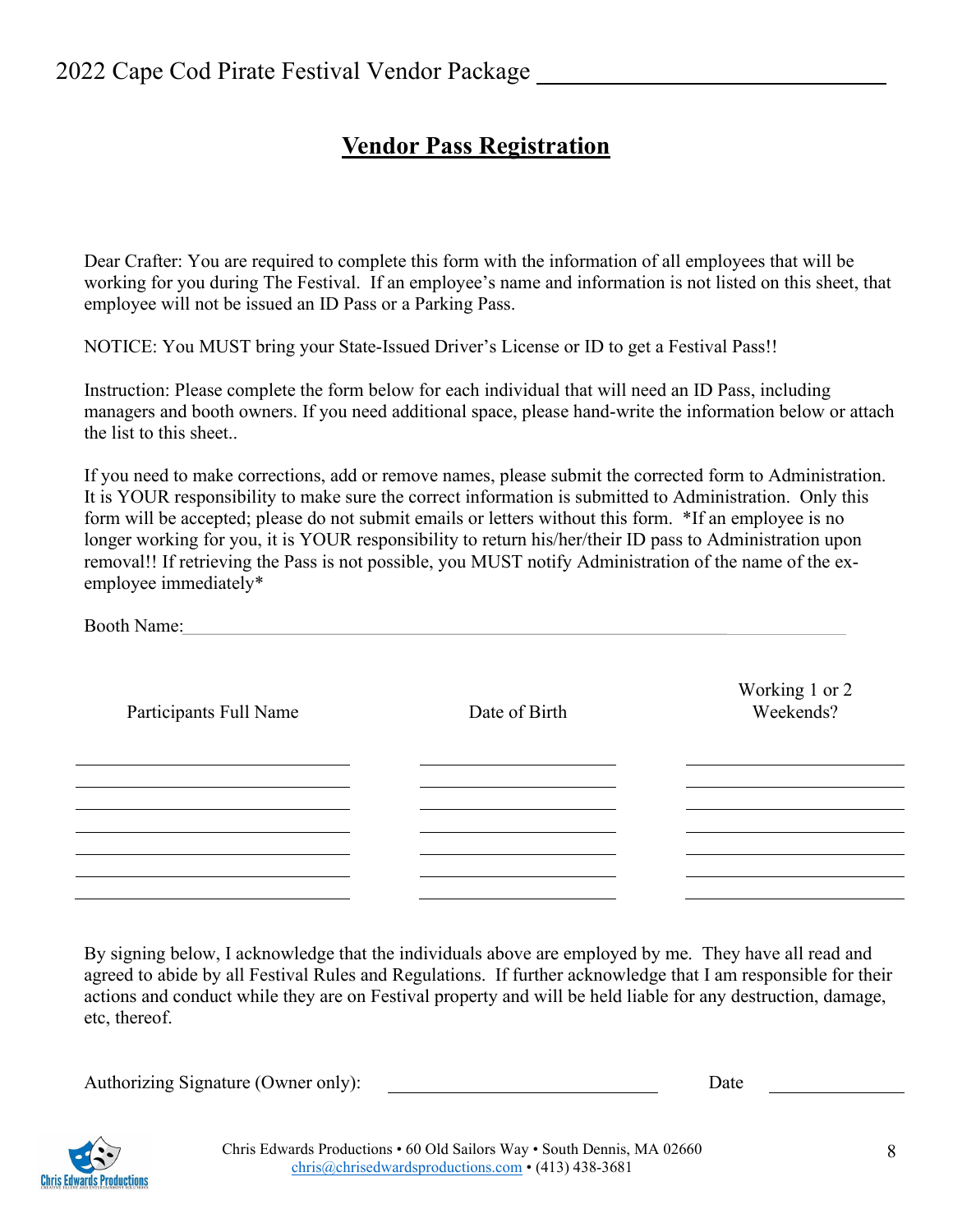#### **New Vendor Jury Form**

<span id="page-8-0"></span>Booth Name:

Instructions: ALL Vendors are required to complete this form. Please complete the information below including the services and/or product you will be selling at The Festival. Please include photos of your services and/or product as well as photographs of your booth. All booths must be decorated according the Pirate/Renaissance theme.

Owner Name:

Category(ies) of items:

| Name and Description of Product of Services | $%$ of Work<br>Yours | Price Range | Approved |
|---------------------------------------------|----------------------|-------------|----------|
|                                             |                      |             |          |
|                                             |                      |             |          |
|                                             |                      |             |          |
|                                             |                      |             |          |
|                                             |                      |             |          |
|                                             |                      |             |          |
|                                             |                      |             |          |
|                                             |                      |             |          |
|                                             |                      |             |          |
|                                             |                      |             |          |
|                                             |                      |             |          |

Note: If you intend to supplement your stock with another vendor's merchandise, please list their name, business name, address and telephone number.

Vendor agrees that only approved items on this list may be displayed and/or sold. Falsified or inaccurate information will result in removal of the item from the Festival. More serious situations could result in Vendor expulsion for the Festival.

Vendor Signature: Date:



Chris Edwards Productions • 60 Old Sailors Way • South Dennis, MA 02660 [chris@chrisedwardsproductions.com](mailto:chris@chrisedwardsproductions.com) • (413) 438-3681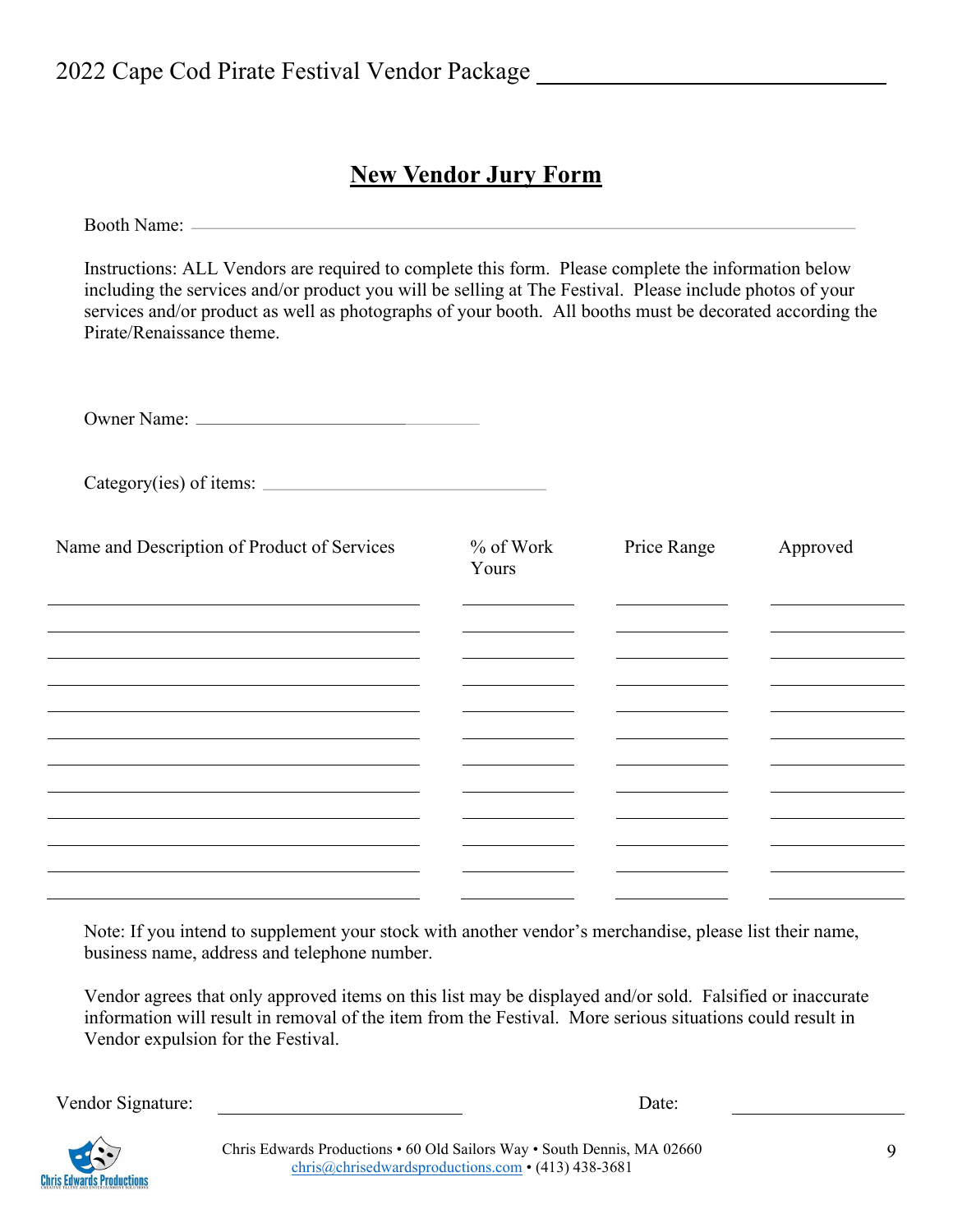#### **Festival Rules and Regulations**

\*Please read carefully\*

<span id="page-9-0"></span>**CHECK IN**: When you arrive, check in FIRST at the Administrative office on site. You will be asked to sign in and wait patiently until you are called (in order) to check-in. Management will check to see that 1) All of your required paperwork has been submitted, 2) We have you Certificate of Liability Insurance and it is correct, and 3) All of your booth fees are paid in full. Once you have been cleared and everything is processed, you can be checked-in for booth placement, camping, ID and Parking passes. NOTE: The booth must be checked-in and cleared before any employees will be issued Passes. Plan ahead.

**BOOTH PLACEMENT:** Once your booth has been cleared for placement, the Vendor Coordinator or other administration representative to your booth space. We will ask you for your telephone number to contact you in case of placement delays.

**ID:** Your Festival ID is required for admittance to the site. DO NOT LOSE YOUR PASS. ID's must be carried or worn at all times and produced, if requested. Employees that quit or are fired are required to return ID Pass to booth owner. It is the Booth's responsibility to return the ID to Vendor Coordinator or report them.

**VEHICLE PASSES:** Only one vehicle pass per registered participant will be issued. You must show your Photo ID to receive your pass. Please make sure that your Vehicle Pass is always visible on your dashboard or from your rearview mirror, with your Name and Booth Name visible. If there is no pass displayed or readable you will be towed at your expense. DO NOT LOSE YOUR PARKING PASS.

**PARKING ON FESTIVAL DAYS:** If you are not staying on site, please try to car pool or get a ride. Participant parking will be easily accessible through the gate. All vehicles must have a Parking Pass to get in the gate and all people in the car must have Vendor ID's.

**VEHICLE SITE ACCESS:** NO SPEEDING! Speed limit of 5 miles per hour will be enforced at all times. If you have on-site vehicle approval, please unload quickly and remove your vehicle promptly. Do not leave your vehicle on site any longer than is necessary. On Festival days, all vehicles must be off-site by 9:30 am and cannot re-enter until the Festival is clear of patrons (management's discretion).

**AFTER HOURS SITE ACCESS:** No one is allowed on the Festival site after closing without a valid Festival ID. All after hour gatherings must have prior approval from Festival Administration.

**CAMPING**: You MUST Be registered to camp. Please send your Camping Registration form and payment, if we have to charge, WITH your other paperwork to ensure a spot. Failure to register and pay with Administration or give correct camping information may result in a fine.

- Noise policy-no noise after 9:30 PM. Please be courteous to your neighbors.
- Please control and remove your trash

**INDIVIDUAL RIGHTS.** You have the right to ask anyone walking through your camp for their pass. If they refuse or cannot provide them, contact Administration immediately.

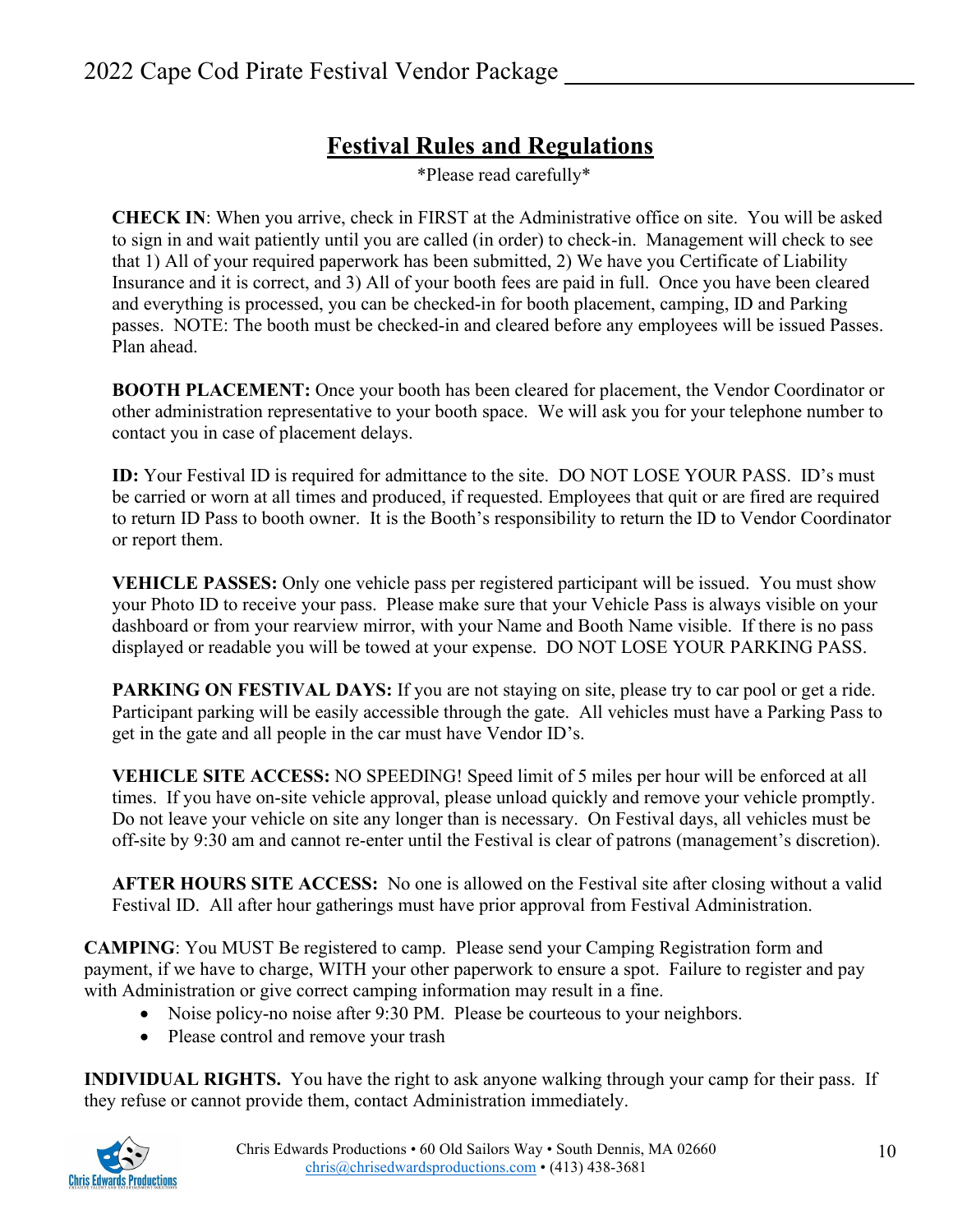**PETS:** Pets will be allowed only at the discretion and approval of the Festival Director. If you have a pet on site or in the camping area, the MUST be registered with administration and have proof of vaccinations BEFORE you arrive. Pets must be on a leash at all times and must be cleaned up after. If you fail to do so you will be asked to remove your pet for the duration of the run. You must have adequate shelter, food and water at all times for your animals.

**GENERAL FESTIVAL GUIDELINES**: Everyone is expected to work to support the Festival's Pirate theme by maintaining period dialect, dress and decorum to the best of their ability. When you are on site, during Festival times, you are on stage. Do not break the illusion of the theme in front of the patrons. All booth personnel including spouses, children and employees MUST follow the costuming guidelines. If you need assistance finding appropriate garb, we may be able to assist and/or offer ideas. Nothing modern will be allowed to be visible to patrons, INCLUDING CELL PHONES. The exception to this rule is technology required for point-of-sale transactions, however, this should be only when necessary.

**COSTUMING:** All participants must work with the Festival to promote the illusion of traveling back in time to the Pirate/Renaissance era by wearing period costumes, and using period tents or structures. All participants, including spouses, children and helpers must be dressed in an approved costume and speak in accent, if possible. The following restrictions apply but are not limited to: No watches, No sunglasses, facial piercing should be discreet, No striped, neon or print fabrics. Men must wear a shirt. No jeans. No T-shirts, No tennis shoes or combat boots visible. No bare feet outside of your booth. ABSOLUTELY NO SMOKING, VAPING, OR CELL PHONE USE IN VIEW OF PATRONS. Failure to follow dress code will incur a warning. Repeated warnings may result in expulsion from the Festival.

**SMOKING:** Smoking or vaping on site must NEVER be done in view of the patrons. Keep it out of sight and do NOT leave your butts behind. NO EXCEPTIONS. Marijuana use is prohibited during Festival hours.

**ALCOHOL/ILLEGAL SUBSTANCES**: We have a NO TOLERANCE POLICY re: consumption of alcohol by participants during Festival hours and use of non-prescribed drugs of any kind at any time. Disturbances resulting from "being under the influence: will not be tolerated. Anyone creating such a disturbance will be reported to local authorities.

#### **ANY PHYSICAL ALTERCATION WILL RESULT IN ONE, BOTH OR ALL PARTIES INVOLVED BEING REMOVED FROM THE FESTIVAL AND MAY BE PERMANENT.**

**PROFANITY**: This is a family-oriented show. The use of profanity is STRICTLY prohibited.

**HOURS OF OPERATION**: All booths must be open continuously from 10:30am until the site has been cleared of patrons. The Festival is rain or shine. Please be prepared to protect your product in case of inclement weather. You may NOT close your booth without consent of the Director.

**WEATHER**: We are a RAIN or SHINE Festival. If the weather is severe enough that the Festival needs to close, the OFFICIAL WORD will come ONLY from FESTIVAL management. DO NOT CLOSE YOUR BOOTH WITHOUT PRIOR NOTICE FROM THE DIRECTOR. Failure to do so could result in removal from the Festival. Prepare for seasonal weather. WEIGHT OR STAKE YOUR BOOTH DOWN.

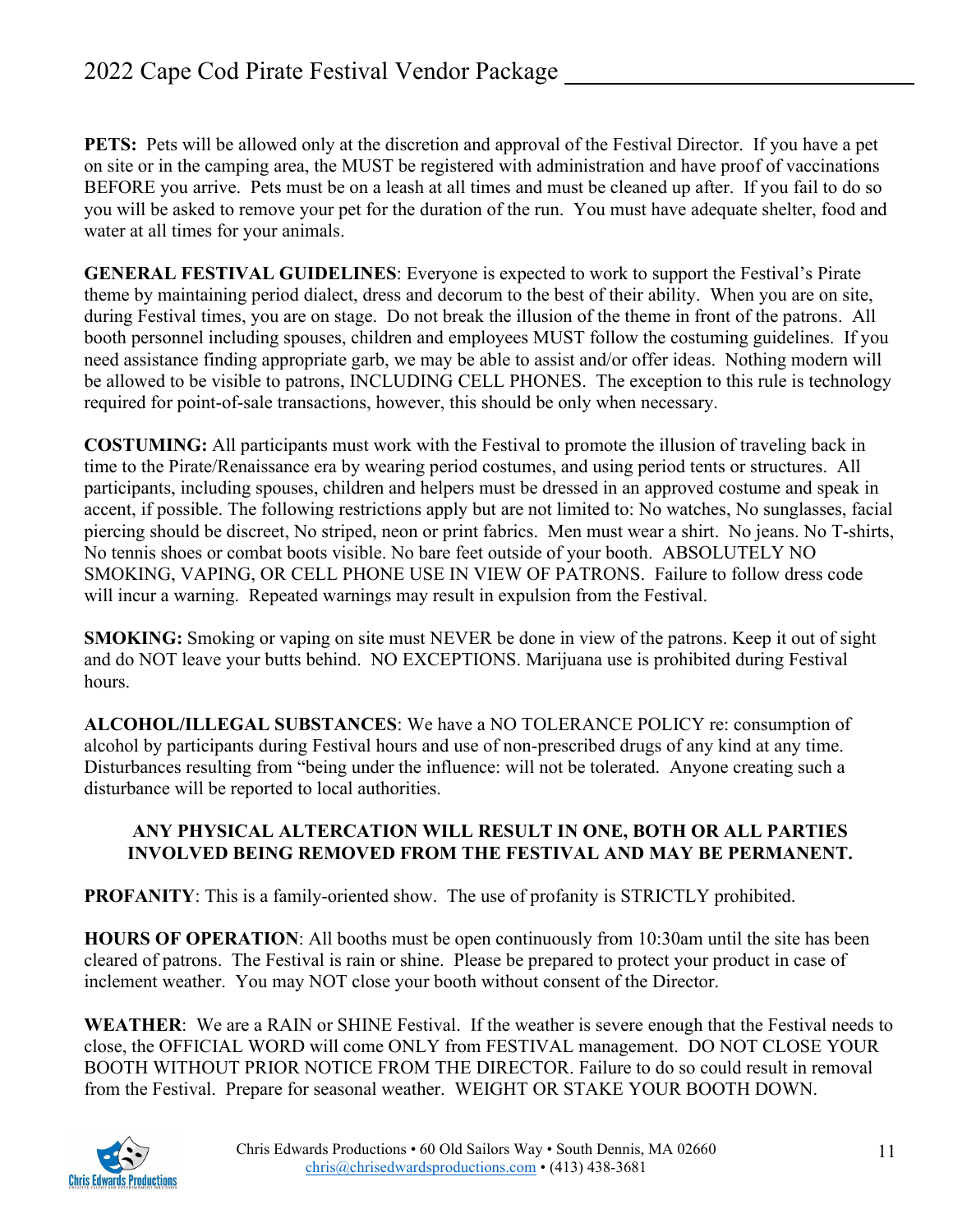**PARADE:** Vendors are highly encouraged to have a representative participate in the parade, if possible. The location and lineup time will be announced.

**SIGNAGE**: All booths are required to have visible period style signage. A painted or carved wood sign or a prominently displayed fabric banner, which could also be used for the parade) are recommended.

**LOST AND FOUND:** Found items should be taken directly to the Souvenir Booth inside of the Festival or given to Security personnel. Lost items will be held by Administration.

P**ATRONS**: This is a family show. PLEASE do not insult our patrons. If there is a problem with a patron, quietly report it to an administrative staff member.

**COURTESY:** Please be considerate of other participants. Do not interrupt stage shows, musical presentations or bits. Hawking of wares is allowed and encouraged; however, be aware of nearby performers.

**OBSERVANCE OF LAWS:** Everyone is expected to abide by all applicable laws, regulations, ordinance, site rules (including, but not limited to, those relation to health, safety, and fire prevention) and all instructions, rules and regulations provided by the Festival.

**SPACE ASSIGNMENTS:** Space assignments are at the sole discretions of the Director and Vendor Coordinator. If you have a preference, please note it on your Application with specific details as to your preference. We will make every effort possible to accommodate but may not be able to accommodate everyone.